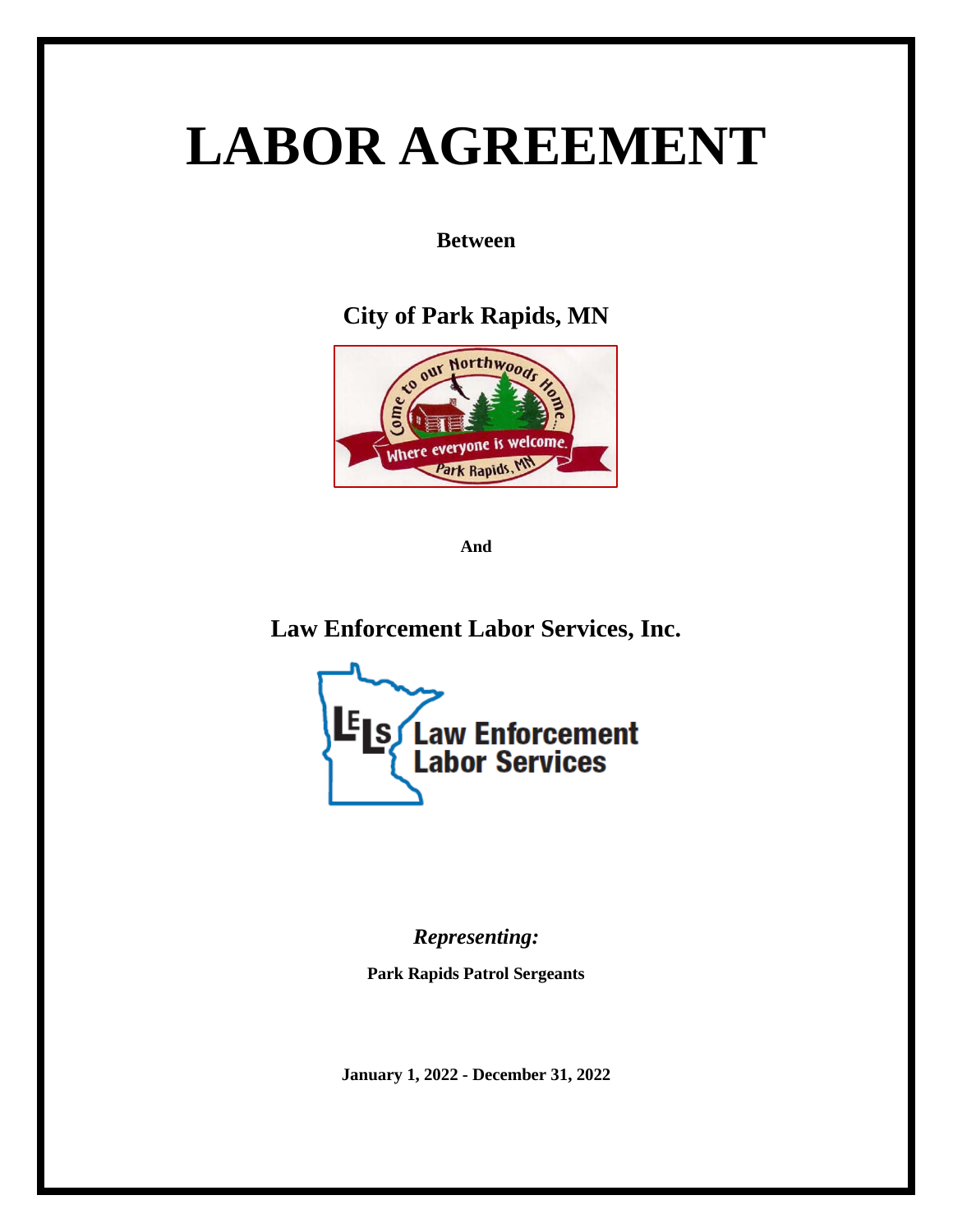### **TABLE OF CONTENTS**

## **Park Rapids Police Department – Sergeants**

| <b>ARTICLE 1</b>  |                                             | $\overline{2}$ |
|-------------------|---------------------------------------------|----------------|
| <b>ARTICLE 2</b>  |                                             | $\overline{2}$ |
| <b>ARTICLE 3</b>  |                                             | 2              |
| <b>ARTICLE 4</b>  |                                             | 3              |
| <b>ARTICLE 5</b>  |                                             | 3              |
| <b>ARTICLE 6</b>  | EMPLOYEE RIGHTS - GRIEVANCE PROCEDURE       | $\overline{4}$ |
| <b>ARTICLE 7</b>  |                                             | 6              |
| <b>ARTICLE 8</b>  |                                             | 6              |
| <b>ARTICLE 9</b>  | JOB POSTING / HEARING AND PROMOTIONS        | 6              |
| <b>ARTICLE 10</b> |                                             | $\overline{7}$ |
| <b>ARTICLE 11</b> |                                             | $\overline{7}$ |
| <b>ARTICLE 12</b> |                                             | 8              |
| <b>ARTICLE 13</b> |                                             | 8              |
| <b>ARTICLE 14</b> |                                             | 9              |
| <b>ARTICLE 15</b> |                                             | 9              |
| <b>ARTICLE 16</b> |                                             | 9              |
| <b>ARTICLE 17</b> |                                             | 10             |
| <b>ARTICLE 18</b> |                                             | 10             |
| <b>ARTICLE 19</b> |                                             | 11             |
| <b>ARTICLE 20</b> |                                             | 12             |
| <b>ARTICLE 21</b> | CHILDBEARING AND CHILD REARING              | 13             |
| <b>ARTICLE 22</b> | FAMILY MEDICAL LEAVE ACT                    | 13             |
| <b>ARTICLE 23</b> |                                             | 13             |
| <b>ARTICLE 24</b> |                                             | 13             |
| <b>ARTICLE 25</b> | DEFERRED COMPENSATION                       | 14             |
| <b>ARTICLE 26</b> | POST-EMPLOYMENT HEALTH CARE SAVINGS PLAN    | 14             |
| <b>ARTICLE 27</b> | COMPLETE AGREEMENT AND WAIVER OF BARGAINING | 14             |
| <b>ARTICLE 28</b> |                                             | 15             |
| APPENDIX A.       | BASE HOURLY WAGE SCHEDULE                   | 16             |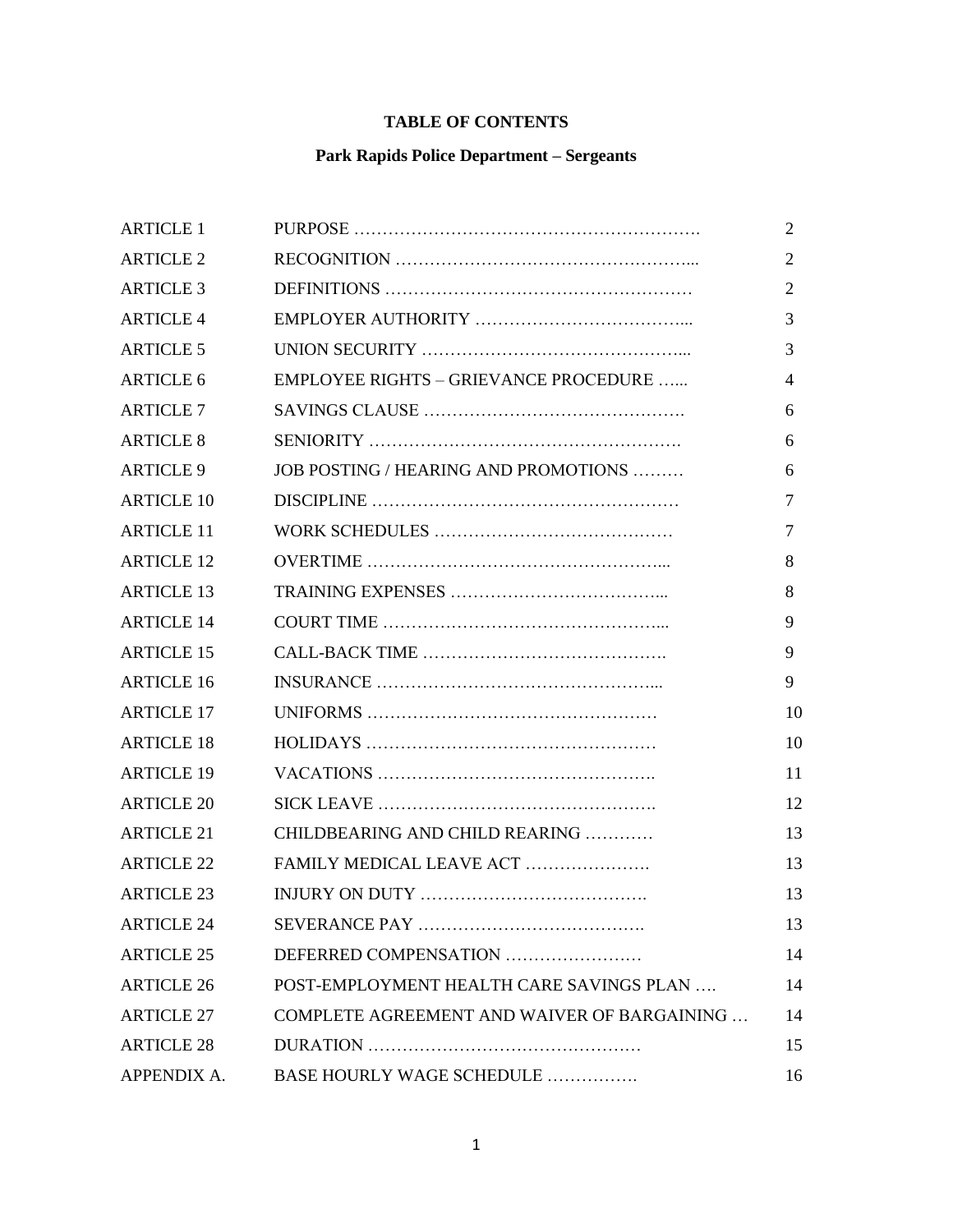#### **LABOR AGREEMENT**

#### **Between the**

#### **City of Park Rapids**

#### **And**

# **LAW ENFORCEMENT LABOR SERVICES, INC.**

#### **PARK RAPIDS PATROL, LOCAL #488**

#### **(Police Sergeants – Essential Employees)**

#### **ARTICLE 1 PURPOSE**

This Agreement is entered into as of January 1, 2022, between the City of Park Rapids, hereafter called the EMPLOYER, and the Law Enforcement Labor Services, Inc Park Rapids Patrol, Local #488, hereafter called the UNION.

It is the intent and purpose of this Agreement to:

- 1.1 Establish procedures for the resolutions of disputes concerning this Agreement's interpretation and/or application; and,
- 1.2 Place in written form the parties' agreement upon terms and conditions of employment for the duration of this Agreement.

#### **ARTICLE 2 RECOGNITION**

2.1 The Employer recognizes the Union as the exclusive representative, for:

*''All employees employed by the City of Park Rapids, Minnesota, in a Sergeant job classification, who are both licensed peace officers and public employees within the meaning of Minn. Stat. §179A.03, Subd. 14, excluding supervisory and confidential employees. "*

2.2 In the event the Employer and the Union are unable to agree as to the inclusion or exclusion of a new or modified job class, the issue shall be submitted to the Bureau of Mediation Services for determination.

#### **ARTICLE 3 DEFINITIONS**

- 3.1 UNION: Law Enforcement Labor Services, Inc. Park Rapids Patrol, Local #488
- 3.2 UNION MEMBER: A member of the Law Enforcement Labor Services, Inc. Park Rapids Patrol, Local #488
- 3.3 EMPLOYEE: A member of the exclusively recognized bargaining unit.
- 3.4 DEPARTMENT: The Park Rapids Police Department.
- 3.5 EMPLOYER: The City of Park Rapids.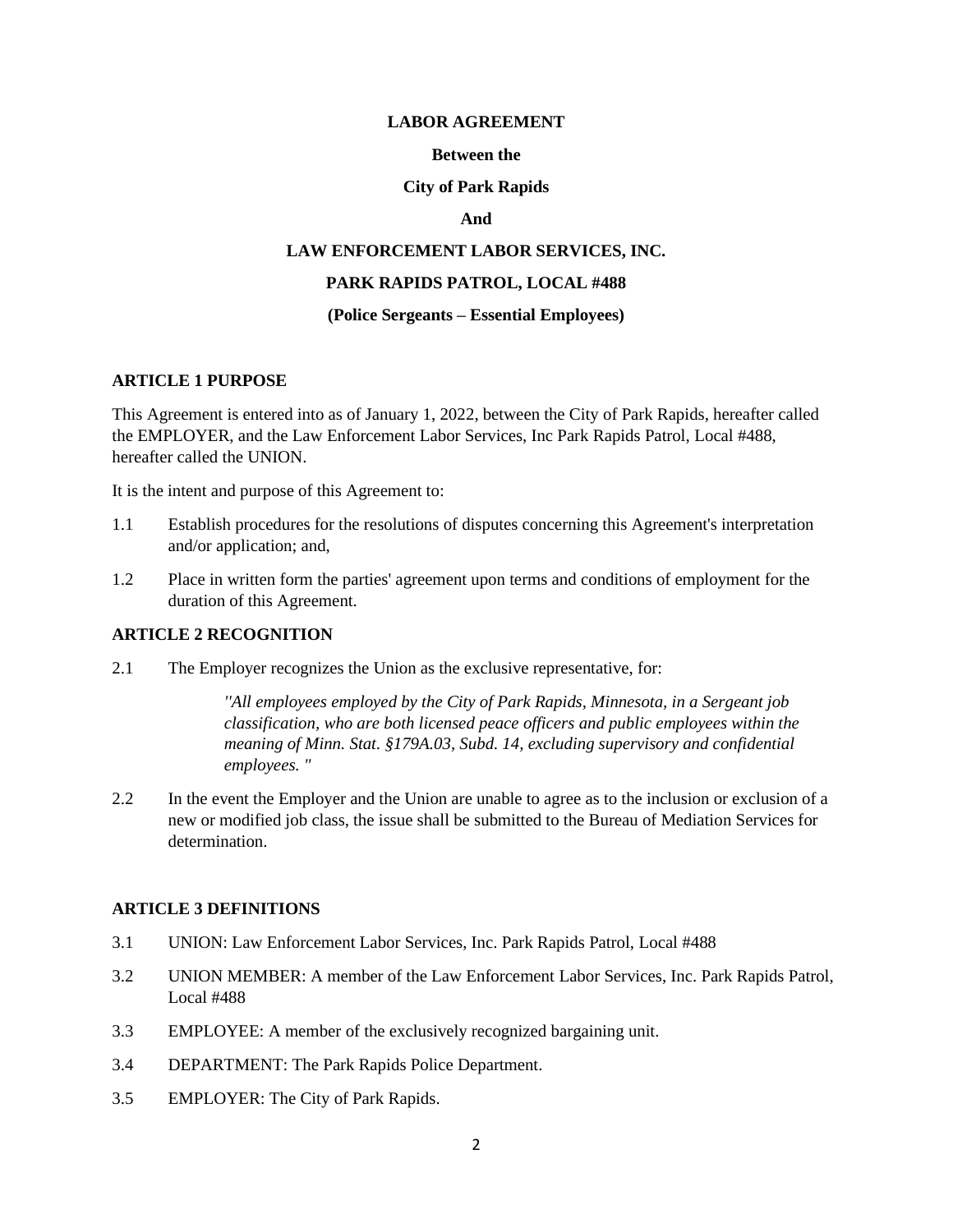- 3.6 CHIEF: The Chief of Park Rapids Police Department.
- 3.7 UNION OFFICER: Officer elected or appointed by the Law Enforcement Labor Services, Inc. Park Rapids Sergeants, Local #488
- 3.8 FULL-TIME EMPLOYEE: An employee who is regularly scheduled to work an average of 2,080 hours per year.
- 3.9 OVERTIME: Work performed at the express authorization of the Employer in excess of the employee's scheduled shift.
- 3.10 SCHEDULED SHIFT: A consecutive work period including rest breaks and a lunch break.
- 3.11 REST BREAKS: Periods during the scheduled shift during which the employee remains on continual duty and is responsible for assigned duties.
- 3.12 LUNCH BREAKS: A period during the scheduled shift during which the employee remains on continual duty and is responsible for assigned duties.
- 3.13 STRIKE: Concerted action in failing to report for duty, the willful absence from one's position, the stoppage of work, slow-down, or abstinence in whole or in part from the full, faithful, and proper performance of the duties of employment for the purposes of inducing, influencing, or coercing a change in the conditions or compensation of the rights, privileges, or obligations of employment.

#### **ARTICLE 4 EMPLOYER AUTHORITY**

The Employer retains the full and unrestricted right to operate and manage all manpower, facilities, and equipment; to establish functions and programs; to set and amend budgets; to determine the utilization of technology; to establish and modify the organizational structure; to select, direct, and determine the number of personnel; and to perform any inherent managerial functions not specifically limited by this Agreement.

#### **ARTICLE 5 UNION SECURITY**

- 5.1 The Employer shall deduct from the wages of employees who authorize such a deduction in writing an amount necessary to cover monthly Union dues. Such monies shall be remitted as directed by the Union.
- 5.2 The Union may designate employees from the bargaining unit to act as a Steward and an alternate and shall inform the Employer in writing of such choice and changes in the position of Steward and/or alternate.
- 5.3 The Employer shall make space available on the employee bulletin board for posting Union notice(s) and announcement(s).
- 5.4 The Union agrees to indemnify and hold the Employer harmless against any and all claims, suits, orders, or judgments brought or issued against the Employer as a result of any action taken or not taken by the Employer under the provisions of this Article.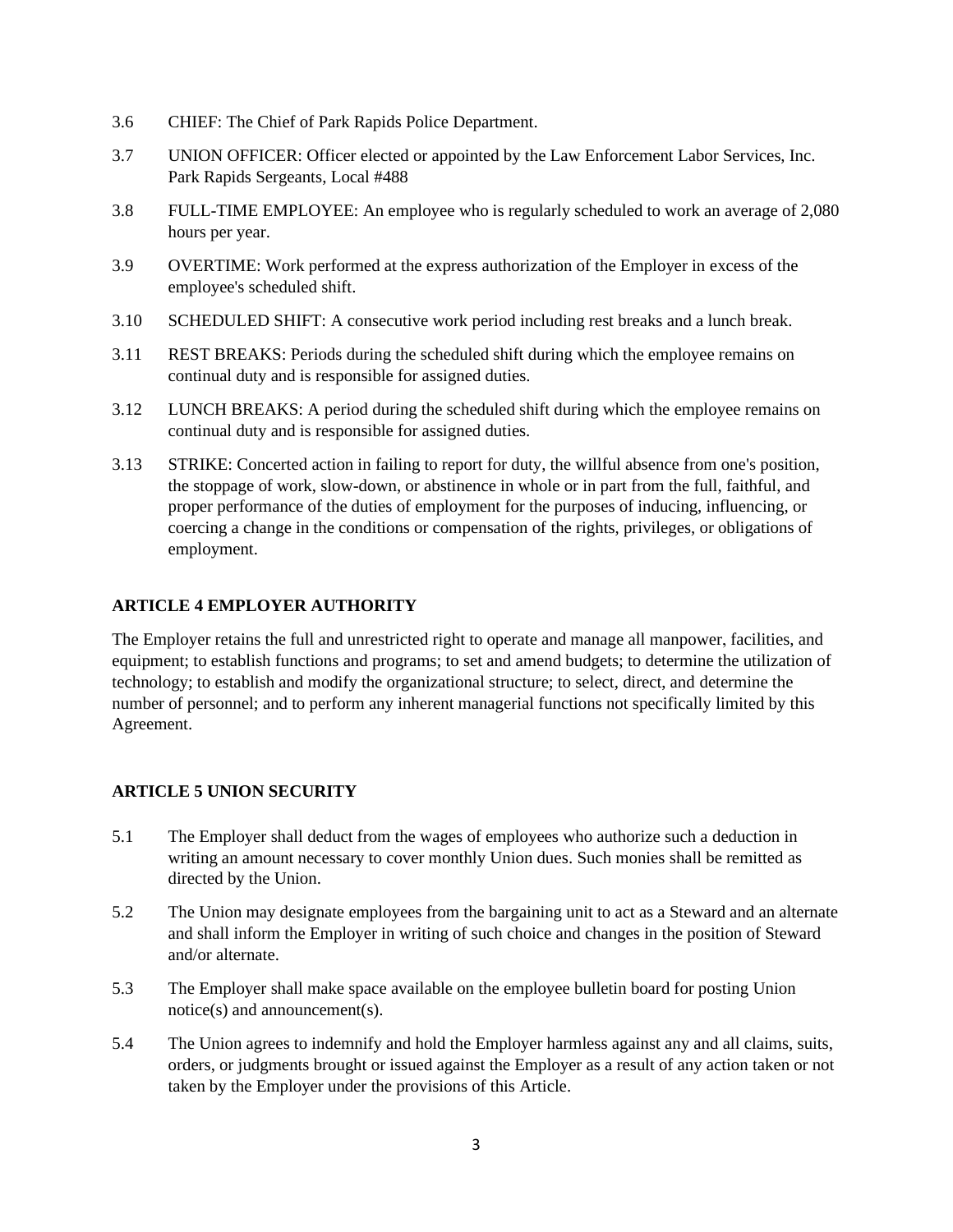#### **ARTICLE 6 EMPLOYEE RIGHTS-GRIEVANCE PROCEDURE**

- 6.1 DEFINITION OF A GRIEVANCE: A grievance is defined as a dispute or disagreement as to the interpretation or application of the terms and conditions of employment and of this Agreement
- 6.2 UNION REPRESENTATION: The Employer will recognize representatives designated by the Union as the grievance representatives of the bargaining unit having the duties and responsibilities established by this Article. The Union shall notify the Employer in writing of the names of such Union representatives and of their successors when so designated as provided by Section 5.2 of this Agreement.
- 6.3 PROCESSING OF A GRIEVANCE: It is recognized and accepted by the Union and the Employer that the processing of grievances as hereinafter provided is limited by the job duties and responsibilities of the employees and shall, therefore, be accomplished during normal working hours only when consistent with such employee duties and responsibilities. The aggrieved employee and Union representative shall be allowed a reasonable amount of time without loss in pay when a grievance is investigated and presented to the Employer during normal working hours, provided that the employee and the Union representative have notified and received the approval of the designated supervisor who has determined that such absence is reasonable and would not be detrimental to the work programs of the Employer,
- 6.4. PROCEDURE: Grievances, as defined by Section 6.1, shall be resolved in conformance with the following procedure:
	- **STEP 1.** An employee claiming a violation concerning the interpretation or application of this Agreement shall, within fourteen (14) calendar days after such alleged violation has occurred, present such grievance to the employee's supervisor as designated by the Employer. The Employer-designated representative will discuss and give an answer to such Step 1 grievance to the grievant and to the union within ten (10) calendar days after receipt. A grievance not resolved in Step 1 and appealed to Step 2 shall be placed in writing setting forth the nature of the grievance, the facts on which it is based, the provision or provisions of the Agreement allegedly violated, the remedy requested, and shall be appealed to Step 2 within ten (10) calendar days after the Employer-designated representative's final answer in Step 1. Any grievance not appealed in writing to Step 2 by the Union within ten (10) calendar days shall be considered waived.
	- **STEP 2.** If appealed, the written grievance shall be presented by the Union and discussed with the Employer-designated representative. The Employer-designated representative shall give the Union the Employer's Step 2 answer in writing within ten (10) calendar days after receipt of such Step 2 grievance. A grievance not resolved in Step 2 may be appealed to Step 3 within ten (10) calendar days following the Employer- designated representative's final Step 2 answer. Any grievance not appealed in writing to Step 3 by the Union within ten (10) calendar days shall be considered waived.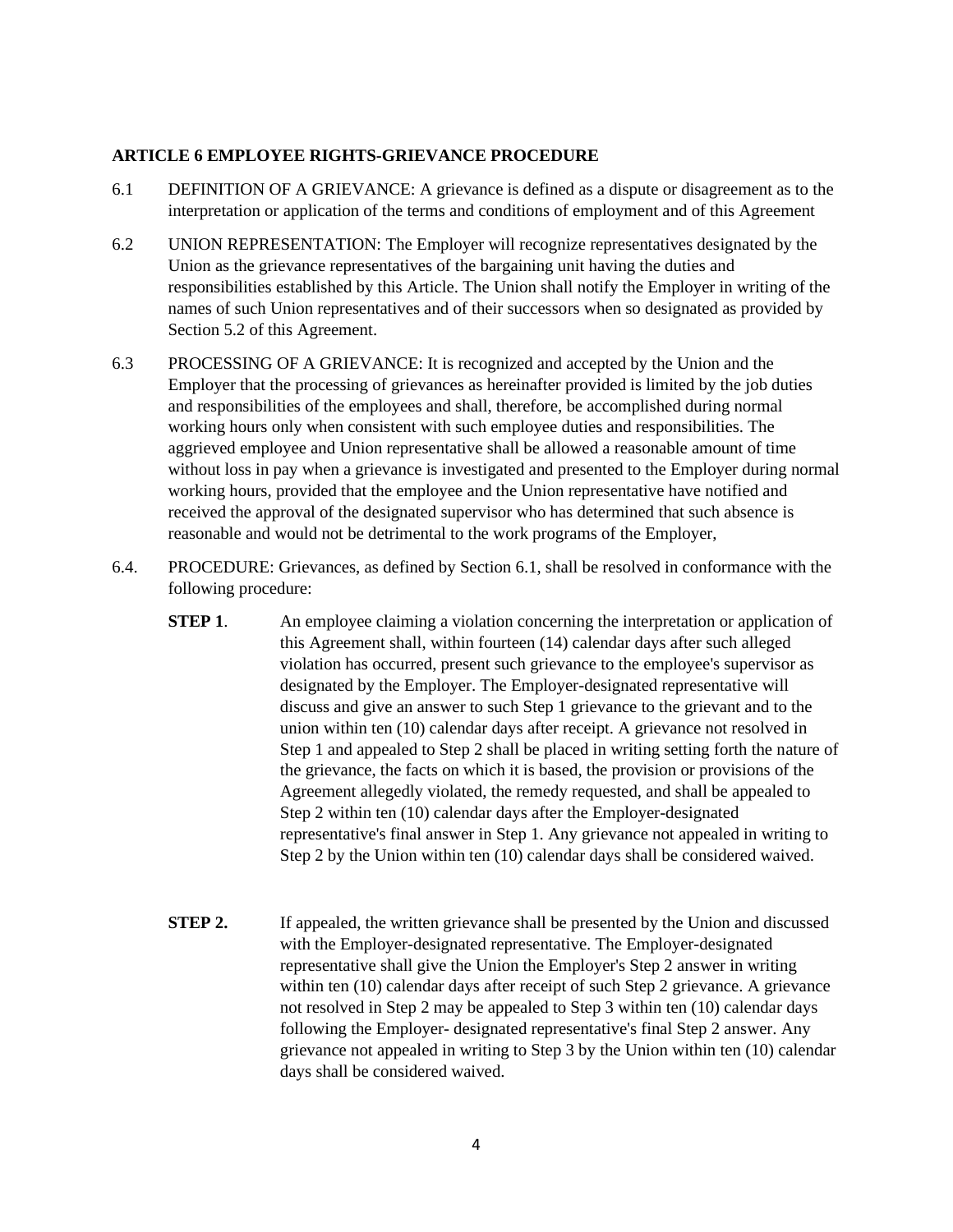- **STEP 3.** If appealed, the written grievance shall be presented by the Union and discussed with the Employer-designated Step 3 representative The Employer-designated representatives shall give the Union the Employer's answer in writing within ten (10) calendar days after receipt of such Step 3 grievance. A grievance not resolved in Step 3 may be appealed to Step 4 within ten (10) calendar days following the Employer-designated representative's final answer in Step 3. Any grievance not appealed in writing to Step 4 by the Union within ten (10) calendar days shall be considered waived.
	- A. A grievance unresolved in Step 3 and appealed to Step 4 may be submitted to mediation upon mutual agreement of the parties.
- **STEP 4.** A grievance unresolved in Step 3 and appealed to Step 4 by the Union shall be submitted to arbitration, subject to the provisions of the Public Employment Labor Relations Act of 1971. The selection of an arbitrator shall be made in accordance with the "Rules Governing the Arbitration of Grievances" as established by the Public Employment Relations Board. However, a grievance arbitration for written disciplinary action, discharge or termination shall include the arbitrator selection procedures established in Minnesota Statute 626.892.

#### 6.5 ARBITRATOR'S AUTHORITY

- A. The arbitrator shall have no right to amend, modify, nullify, ignore, add to, or subtract from the terms and conditions of this Agreement. The arbitrator shall consider and decide only the specific issue(s) submitted in writing by the Employer and the Union, and shall have no authority to make a decision on any other issue not so submitted.
- B. The arbitrator shall be without power to make decisions contrary to, or inconsistent with, or modifying or varying in any way the application of laws, rules, or regulations having the force and effect of law. The arbitrator's decision shall be submitted in writing within thirty (30) days following close of the hearing or the submission of briefs by the parties, whichever be later, unless the parties agree to an extension. The decisions shall be binding on both the Employer and the Union and shall be based solely on the arbitrator's interpretation or application of the express terms of this Agreement and to the facts of the grievance presented.
- C. The fees and expenses for the arbitrator's services and proceedings shall be borne equally by the Employer and the Union provided that each party shall be responsible for compensating its own representatives and witnesses. If either party desires a verbatim record of the proceedings, it may cause such a record to be made, providing it pays for the record. If both parties desire a verbatim record of the proceedings the cost shall be shared equally.

#### 6 .6 WAIVER

If a grievance is not presented within the time limits set forth above, it shall be considered "waived." If a grievance is not appealed to the next step within the specific time limit or any agreed extension thereof, it shall be considered settled on the basis of the Employer's last answer. If the Employer does not answer a grievance or an appeal thereof within the specified time limits,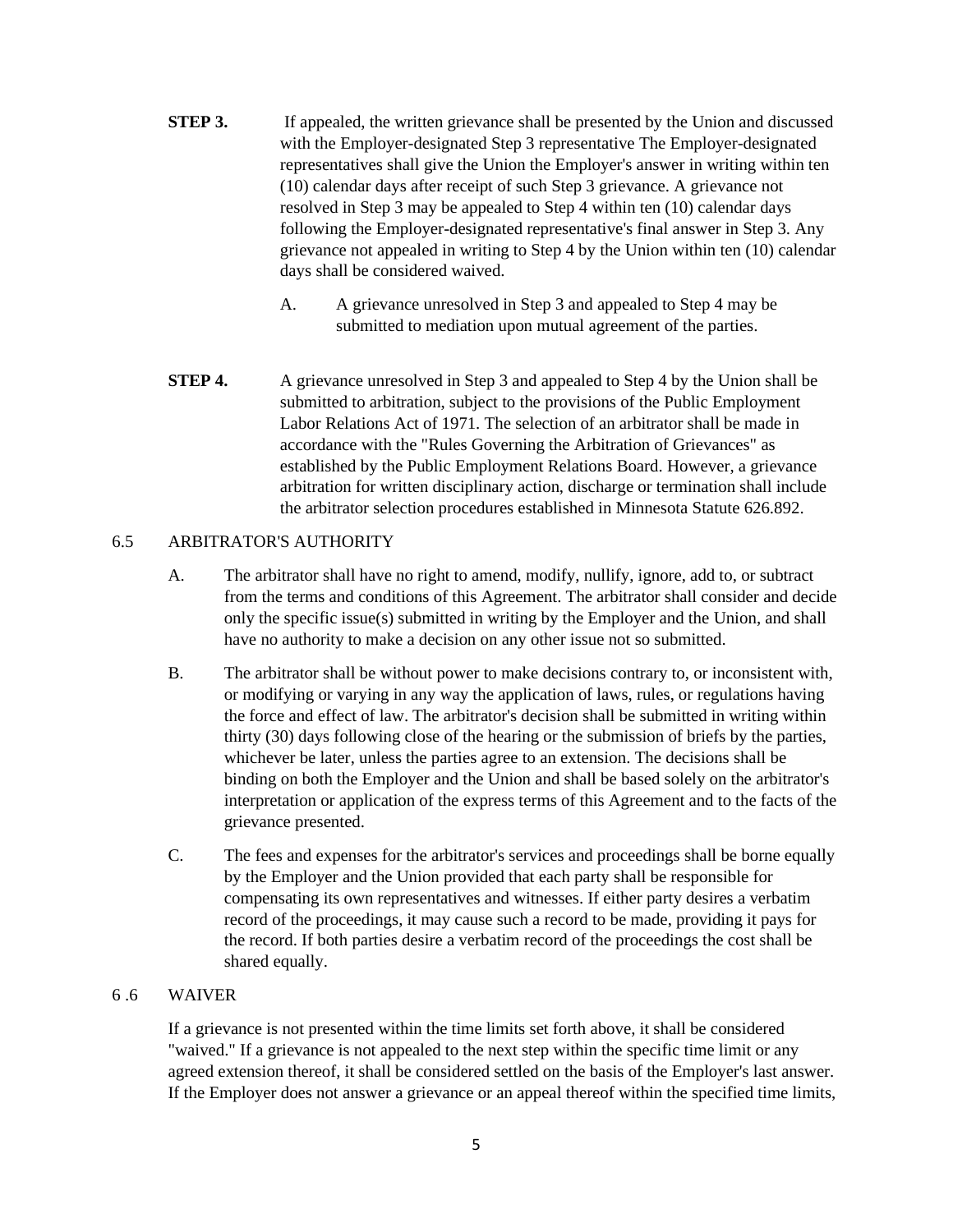the Union may elect to treat the grievance as denied at that step and immediately appeal the grievance to the next step. The time limit in each step may be extended by mutual written agreement of the Employer and the Union in each step.

#### 6.7 Choice of Remedy

In the event that more than one procedure is available for resolution of a dispute arising from any provisions covered by this agreement, the aggrieved employee(s) shall be limited to one procedure through which remedy may be sought, except as allowed by state or federal law. The aggrieved employee(s) shall indicate, in writing, which procedure is to be utilized and shall sign a statement to the effect that the choice of any one procedure precludes the aggrieved employee(s) from making a subsequent appeal under any other procedure(s). To allow an eligible employee the opportunity to exercise their full rights to the alternative procedure, such as Veteran's Preference, timelines in the Grievance procedure shall be tolled.

#### **ARTICLE 7 SAVINGS CLAUSE**

This Agreement is subject to the laws of the United States and, the State of Minnesota, and to ordinances of the City of Park Rapids. In the event any provision of this Agreement shall be held contrary to law by a court of competent jurisdiction from whose final judgment or decree no appeal has been taken within the time provided, such provisions shall be voided. All other provisions of this Agreement shall continue in full force and effect. The voided provision may be renegotiated at the written request of either party.

#### **ARTICLE 8 SENIORITY**

- 8.1 During the probationary period a newly hired or rehired employee may be discharged at the sole discretion of the Employer. The probationary period for newly-hired employees shall be twelve (12) months. Employees promoted to a higher classification shall have a six (6) month trial period. During the trial period, a promoted employee may be replaced in his/her previous position at the sole discretion of the Employer. An employee promoted to a higher classification shall have the right to return to his or her former position within the six (6) month trial period.
- 8.2 A lay-off or other reduction of work force will be accomplished on the basis of classification seniority. Employees shall be recalled from layoff to an open position on the basis of seniority. An employee on layoff shall have an opportunity to return to work within one (1) year of time after his/her layoff before any new employee is hired.
- 8.3 It shall be the laid off employee's responsibility to keep the City informed of their correct address. If asked to return and refuse such appointment within two weeks, the employee shall then forfeit all rights under this Article.

#### **ARTICLE 9 JOB POSTING/HIRING AND PROMOTION**

9.1 All permanent vacancies or newly created positions shall be posted. Employees shall have ten (10) working days after posting to complete application for such vacancies.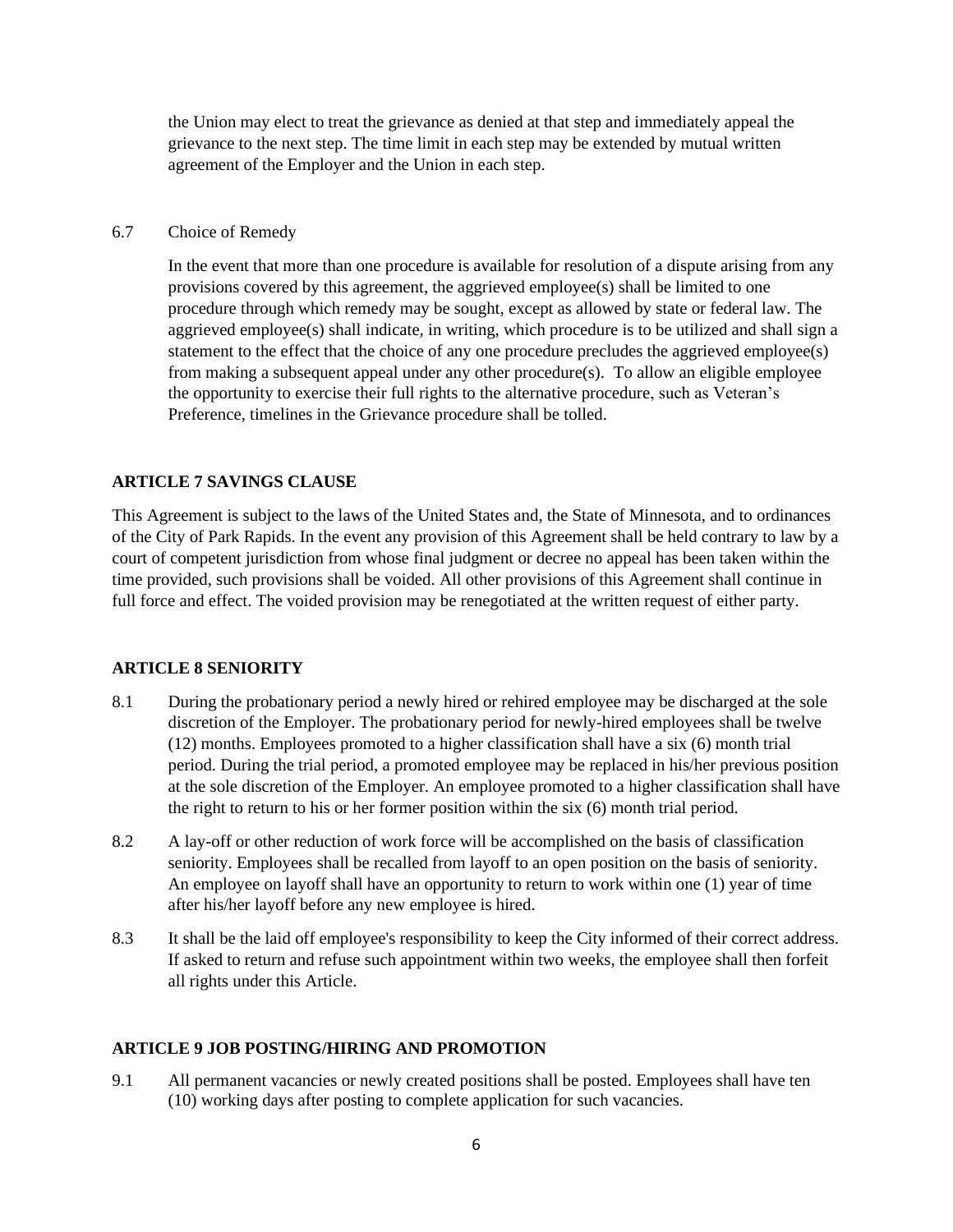In filling vacancies and newly created positions, the Employer shall give preference to senior employees over junior, provided that the qualifications of the applicants are relatively equal in the Employer's judgment. In judging the qualifications of applicants, the Employer shall consider the following factors:

- A. Knowledge, skills, and ability;
- B. Past and present job experience;
- C. Education and training; and
- D. Past and present work performance.

In the event the most senior employee is not selected for the vacancy or newly created position, the employee may, upon request, receive in writing the reasons for the Employer's decision. Such decisions shall be subject to the grievance procedure of this Agreement.

9.2 Seniority will be given first preference with regard to transfer, job classification, Assignments and promotions when the job relevant qualifications of employees are equal.

#### **ARTICLE 10 DISCIPLINE**

- 10.1 The Employer will discipline employees for just cause only. Discipline will be in one or more of the following forms:
	- A. Oral reprimand;
	- B. Written reprimand;
	- C. Suspension, without pay;
	- D. Demotion; or
	- E. Discharge.
- 10.2 Suspension, demotion and discharges will be in written form.
- 10.3 Written reprimands, notices of suspension, and notices of discharge which are to become part of an employee's personnel file shall be read and acknowledged by signature of the employee. Employees and the Union will receive a copy of such reprimands and/or notices. Documentation of oral reprimands in the personnel file shall be removed after three years.
- 10.4 Employees may examine their own individual personnel files at reasonable times under the direct supervision of the Employer.
- 10.5 Employees will not be questioned concerning an investigation of disciplinary action unless the employee has been given an opportunity to have a Union representative present at such questioning
- 10.6 Grievances relating to suspension, demotions, or discharges pursuant to the terms of this Article may be initiated by the Union in Step 3 of the grievance procedure under Article 6.

#### **ARTICLE 11 WORK SCHEDULES**

11 .1 The normal work year is two thousand and eighty (2,080) hours to be accounted for by each employee through: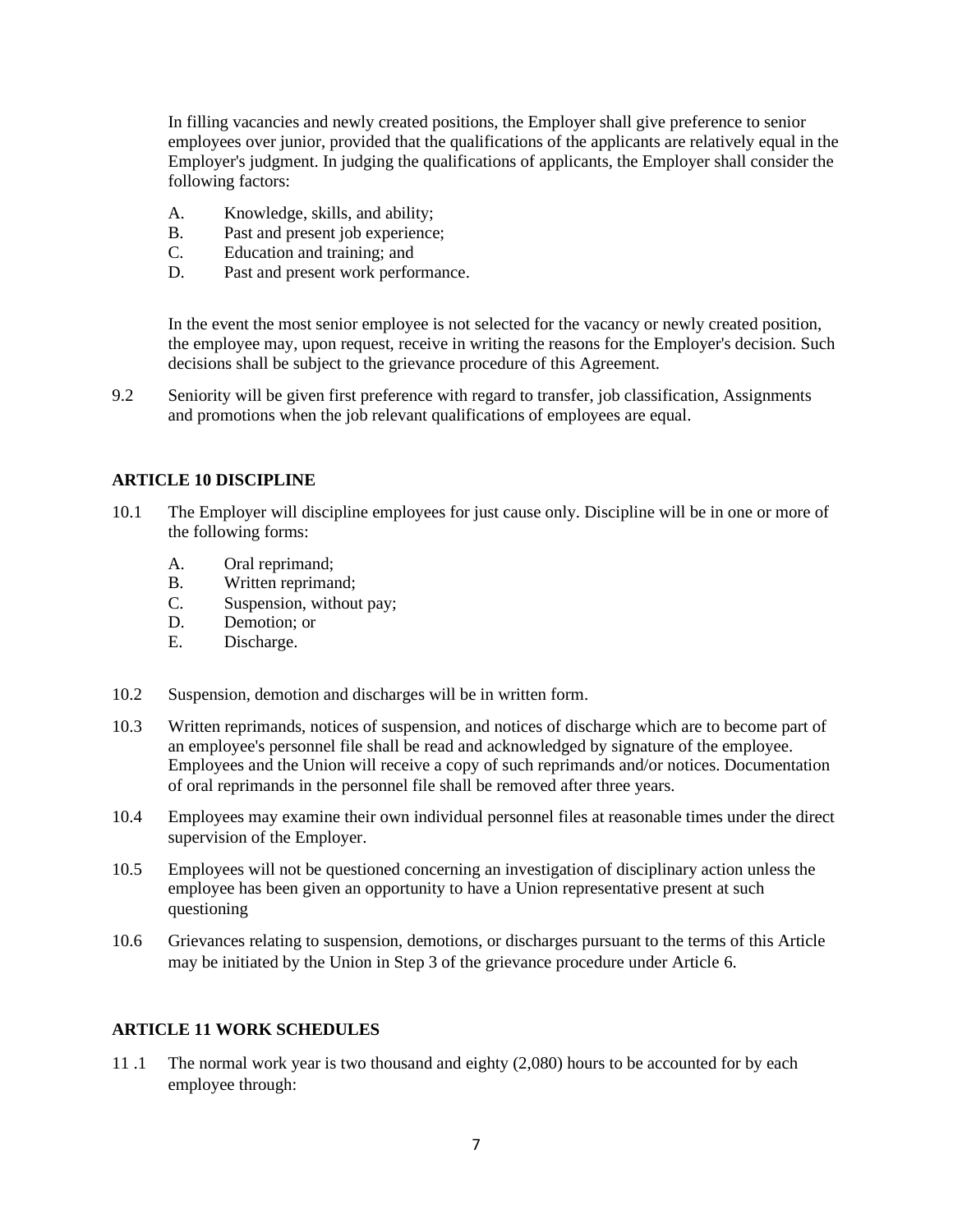- A. Hours worked on assigned shifts.
- B. Holiday;
- C. Authorized leave time; and
- D. Training; with no less than thirty (30) days' notice
- 11.2 Holidays and authorized leave time is to be calculated on the basis of the actual length of time of the assigned shifts.
- 11.3 Nothing contained in this or any other article shall be interpreted to be a guarantee of a minimum or maximum number of hours the Employer may assign employees.
- 11.4 Employees shall be entitled to one-half  $(\frac{1}{2})$  hour paid lunch break and two (2) fifteen

(15) minute paid rest breaks per shift.

#### **ARTICLE 12 OVERTIME**

- 12.1 Full-time employees will be compensated at one and one-half (1½) times the employee's regular base pay rate for hours worked in excess of a regularly scheduled shift. Part-time employees will be compensated at one and one-half (1½) times the employee's regular base pay rate for hours worked in excess of a full-time regularly scheduled shift or eighty (80) hours per pay period. Changes of shift do not qualify any employee for overtime under this Article.
- 12.2 Overtime will be distributed as equally as practicable.
- 12.3 Overtime refused by employees will, for record purposes under Section 12.2, be considered as unpaid overtime worked.
- 12.4 For the purpose of computing overtime compensation, overtime hours worked shall not be pyramided, compounded, or paid twice for the same hours worked.
- 12.5 Overtime will be calculated to the nearest fifteen (15) minutes.
- 12.6 Employees have the obligation to work overtime or call backs if requested by the Employer unless unusual circumstances prevent the employee from so working.
- 12.7 Employees shall be allowed to take compensatory time in lieu of overtime pay provided for in Section 12.1 at the rate of one and one-half (1 1/2) hours of compensatory time for each overtime hour worked. There shall be a maximum accrual of one hundred (100) hours of compensatory time throughout the year. Employees shall not be allowed to carry over more than fifty (50) hours of compensatory time into the next year. Employees shall have the option to cash out all or a portion of his/her compensatory time accrual at the end of the year (December 31st). The request for cash out must be submitted to payroll by December 1st. Any hours above the carry over maximum shall be paid out at the end of the year.
- 12.8 Employees assigned the duty of Field Training Officer (FTO) shall be paid an additional two and one half (2 ½) hours for each shift spent in performance of FTO duties.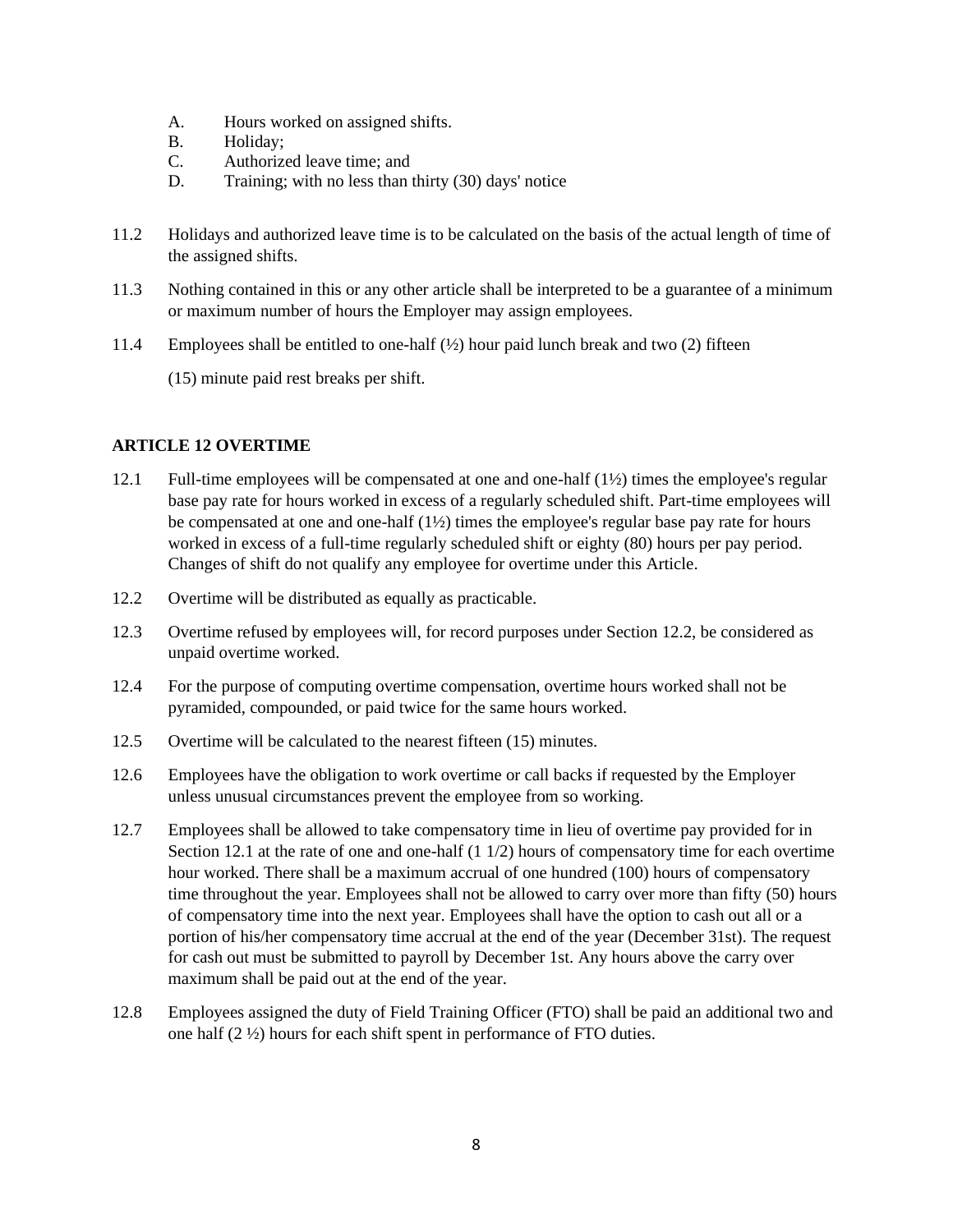#### **ARTICLE 13 TRAINING EXPENSES**

The Employer agrees to pay necessary and reasonable expenses incurred by covered employees who are authorized by the Chief to attend training sessions or conferences which will benefit his/her role as a licensed police officer for the City. The expenses to be paid by the City include the following:

- A. Registration costs;
- B. Housing costs if an overnight stay is authorized;
- C. Mileage cost at the current IRS rate when using personal vehicle;
- D. The hourly wage for time spent at the training session; travel time to be included in the wage calculation; shall be paid at straight time unless over eight (8) hours. All hours in excess of eight (8) hours shall be paid at one and one-half (1 ½) times the base rate of pay.
- E. Mandated training outside the employee's regularly scheduled shift shall be paid at one and one-half  $(1 \frac{1}{2})$  the employee's base rate of pay with a minimum of two  $(2)$  hours.

#### **ARTICLE 14 COURT TIME**

An employee who is required to appear in court during his/her scheduled off-duty time shall receive a minimum of two (2) hours pay at one and one-half times the employee's base pay rate. An extension or early report to a regularly scheduled shift for court appearances does not qualify the employee for two (2) hours minimum.

#### **ARTICLE 15 CALL-BACK TIME**

An employee who is called to duty during his/her schedule off-duty time shall receive a minimum of two (2) hours' pay at one and one-half (1 1/2) times the employee's base pay rate. An extension or early report to a regularly scheduled shift for duty does not qualify the employee for the two (2) hours minimum.

#### **ARTICLE 16 INSURANCE**

16.1 Effective January 1, 2020, for employees electing single coverage, the Employer shall contribute seven seventy hundred dollars (\$770.00) per month to each full-time employee enrolled in PEIP for group insurance premiums.

For each employee electing dependent coverage, the Employer will contribute up to the premium amount, not to exceed an additional four hundred sixty-nine dollars (\$469.00) above the Employer's single coverage contribution provided in this paragraph.

Effective January 1, 2020, the Employer shall contribute an additional \$25 per month towards any Employee selecting the single coverage health insurance plan, and an additional \$50 per month towards any Employee selecting the family coverage health insurance plan.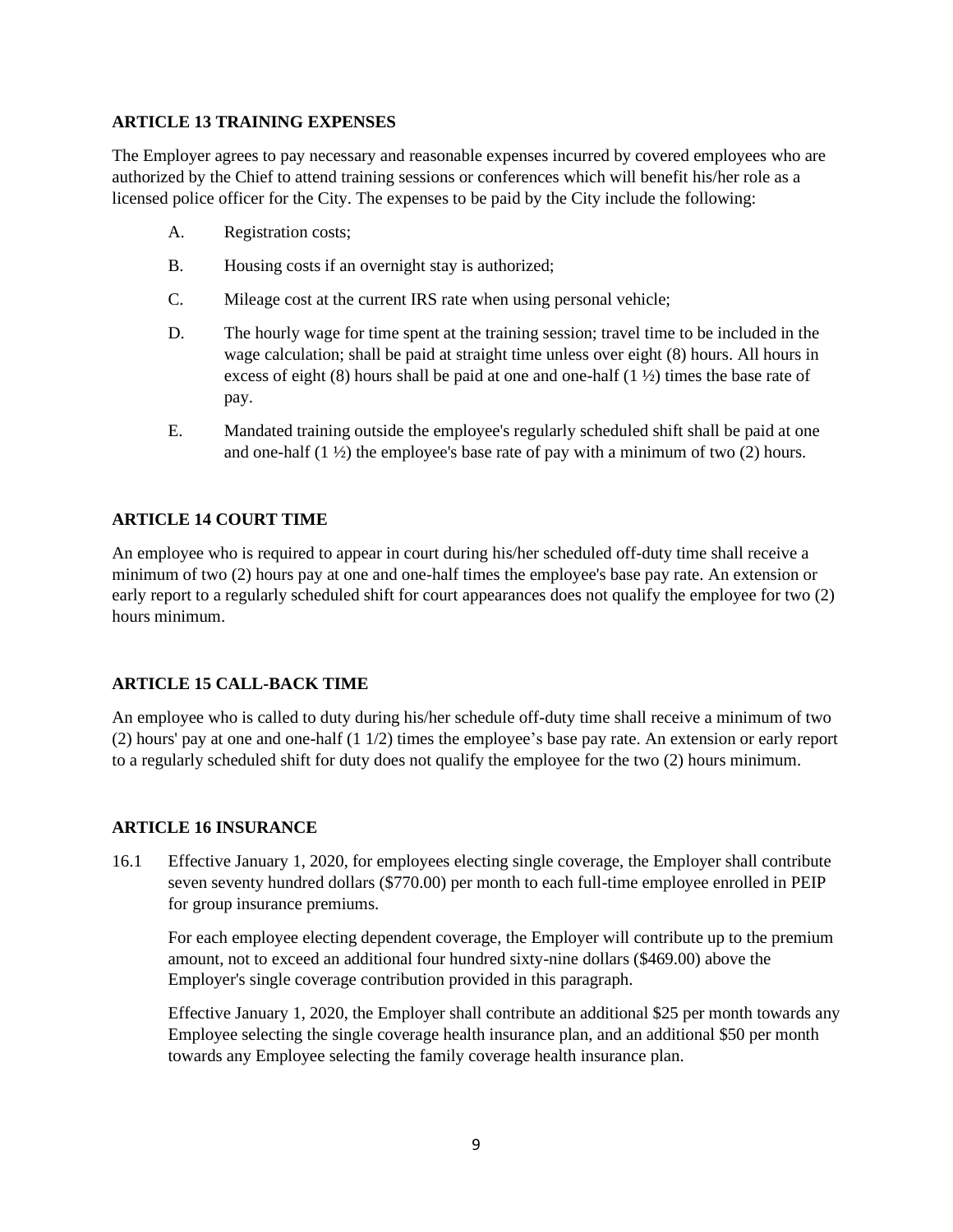For an employee enrolled in PEIP, any amount of the Employer's monthly contribution to PEIP, as provided herein, not used by the employee for health insurance or other group insurance premiums offered under the Flexible Benefits Plan will be paid to the employee as part of the employee's taxable gross earnings.

- 16.2 For employees eligible to obtain group health insurance through their spouse or domestic partner, the City shall contribute two hundred (\$200) per month for the employee's use in the Flexible Benefits Plan offered by the Employer. To be eligible for this contribution, the employee must provide written documentation to the Employer of other group health insurance coverage.
- 16.3 The Employer shall pay one hundred percent (100%) of the Group Life Insurance for all full-time employees to the face amount of ten thousand dollars (\$10,000) per employee.
- 16.4 Retirement Health Insurance: Employees retiring with a minimum of twenty (20) years of employment with the Employer and who have attained at least the age of fifty (50) years, will be able to stay on the City's Health Insurance at full cost to the employee until the end of the month in which he/she is eligible for Medicare.
- 16.5 The City shall provide employees with Short Term Disability Insurance for all employees. The Employer reserves the right to provide the insurance coverage referred to in this Section 16.5 through a carrier of the Employer's choice so long as the benefits are, in the Employer's judgment, substantially equivalent.

#### **ARTICLE 17 UNIFORMS**

- 17.1 The Employer shall provide and replace uniforms required by the Department, as determined by the Employer.
- 17.2 In addition to the above, the Employer shall provide each employee with a uniform allowance for those items not provided by the Employer (leather, weapons, shoes) and for the maintenance of the uniforms. Employees shall submit receipts for expenditures under this provision. The Employer shall provide five hundred dollars (\$500.00) per employee per year.

#### **ARTICLE 18 HOLIDAYS**

- 18.1 Employees shall be entitled to payment for holidays pursuant to this Article provided that they are in pay status their last scheduled work day preceding the holiday and their first scheduled day following the holiday.
- 18.2 The following shall be included as paid holidays for employees subject to this Agreement:

New Year's Day January 1 Martin Luther King, Jr. Day Third Monday in January President's Day Third Monday in February Good Friday **Friday** Friday Preceding Easter Memorial Day Last Monday in May Independence Day July 4 Labor Day First Monday in September Veterans Day November 11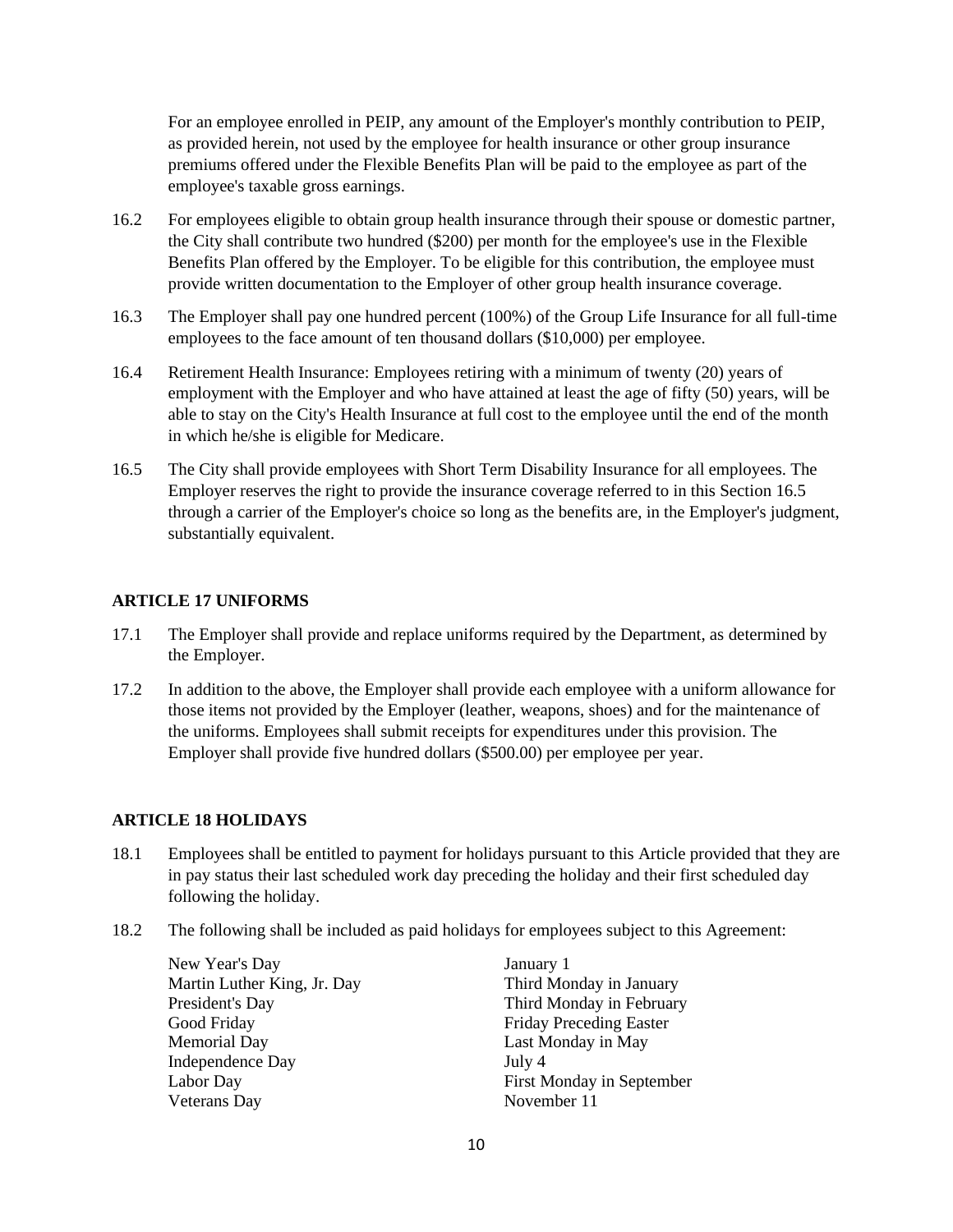Christmas Day December 25

Thanksgiving Day **Fourth Thursday in November** Fourth Thursday in November

Full-time employees will be granted two (2) floating holidays, which may be taken at the request of the employee with the approval of the Employer. An Officer may elect to apply one (1) float holiday towards their 2080 hours to be the equivalent of the Officer's actual length of time of assigned shifts.

- 18.3 Holidays other than the floating holidays shall be observed on the calendar day they fall on.
- 18.4 An employee entitled to holiday pay under this Article, and who works on a holiday, shall be paid at the rate of one and one-half  $(1 \frac{1}{2})$  times the employees' regular straight time hourly rate for all such hours worked, in addition the employee shall choose to be paid for the holiday or to receive an additional day off.
- 18.5 When a holiday falls on an employee's normally scheduled day off, the employee shall choose to receive an additional day off, or an additional day of regular straight time pay.

#### **ARTICLE 19 VACATIONS**

- 19.1 All full-time employees shall earn vacation time and shall be paid vacation leave benefits at their current pay rate except that vacation shall not be used during the first six (6) months of regular employment except as otherwise provided in this Agreement.
- 19.2 Vacation benefits shall accrue in accordance with the following schedule: Upon completion of one (1) full year of employment with the Employer, an employee shall have earned six (6) paid days of vacation. Upon completion of the second (2nd) full year of employment, an employee shall have earned twelve (12) paid days of vacation. Upon completion of the fifth (5th') full year of employment, an employee shall have earned fifteen (15) paid days of vacation. Upon the completion of the eighth (8th) full year of employment, an employee shall have earned eighteen (18) paid days of vacation. Upon the completion of the twelfth (12th) full year of employment, the employee shall have earned twenty-four (24). Upon completion of the eighteenth (18th) full year of employment, the employee shall have earned twenty-six (26) days. Upon completion of the twenty-fifth (25th) full year of employment, the employee shall have earned twenty-eight (28) days.
- 19.3 Vacation requests submitted prior to April 1 of each calendar year shall be honored based on seniority. Requests submitted later than April 1 of each calendar year shall be honored on a first come first serve basis. Requests submitted after April 1 shall be acted upon within ten (10) calendar days from the date submitted.
- 19.4 Employees may carry over fifteen (15) vacation days into the following calendar year. The maximum vacation accumulation at any time shall be equal to the number of days carried over from the preceding year (up to 15 days), plus any days earned to date in the current year. Vacation days in excess of the fifteen (15) day carry over limit at calendar year end shall be paid out in cash during the last payroll period of the calendar year. An employee must request to use any vacation days in excess of the fifteen (15) days permitted prior to December 15th, or such excess days shall be paid out in cash at year end.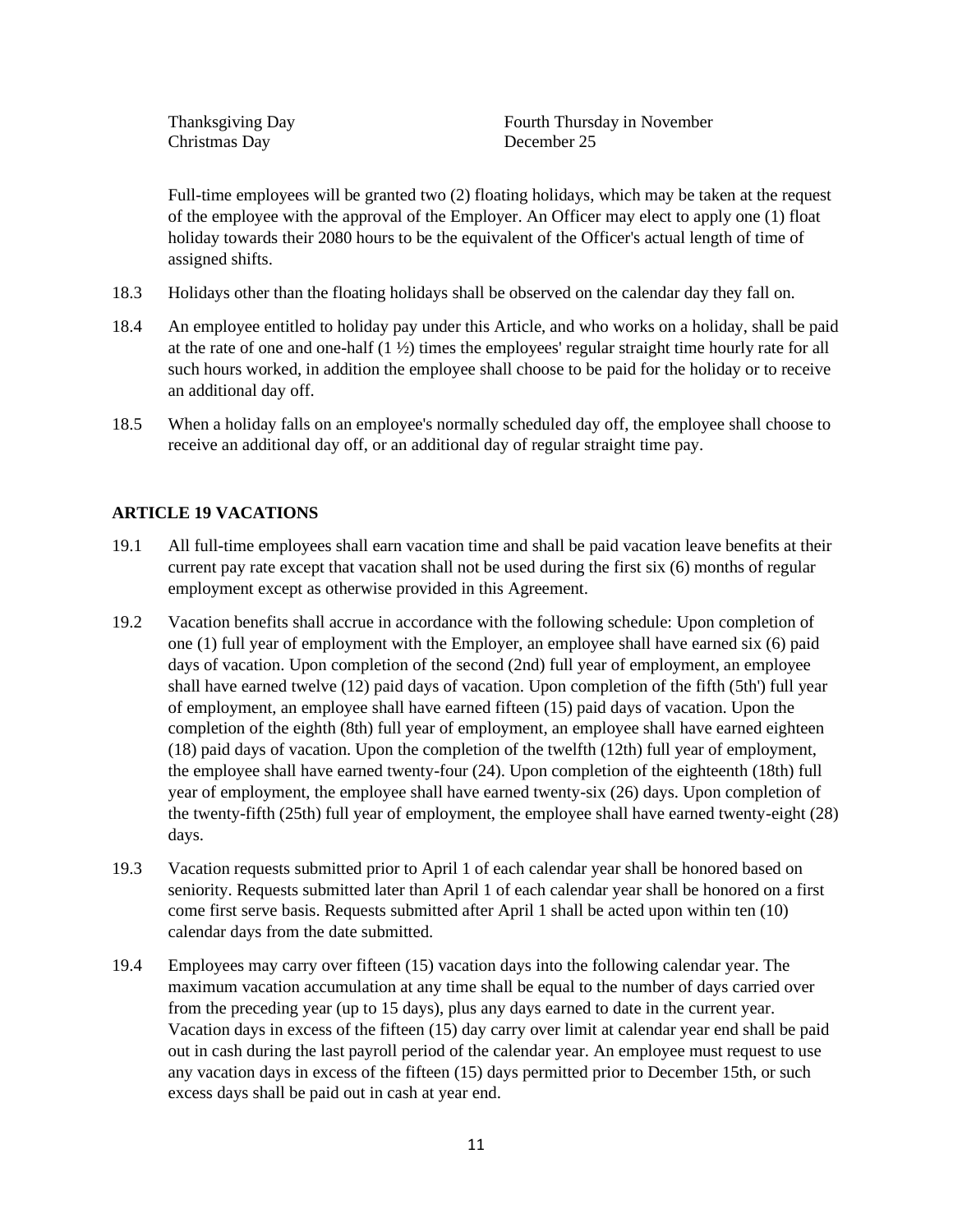#### **ARTICLE 20 SICK LEAVE**

- 20.1 Full-time employees shall earn paid sick leave at the rate of eight (8) hours per each month of employment. Unused sick leave shall be accumulated to one hundred and twenty-five (125) working days (1,000 working hours).
- 20.2 Earned sick leave may be used by an employee for the following reasons:
	- A. Because of personal illness, injury or a temporary physical disability which prevents the employee from performing job duties and responsibilities. A physician's certification may be required for absences of three (3) days or more.
	- B. Because of an illness of or injury to the employee's child, spouse, sibling, parent, motherin-law, father-in-law, grandchild, grandparent, stepparent, significant other or life partner living in the home; or for medical appointments in the employee's immediate family. Immediate family, for the purposes of this section, shall mean spouse, child, father, mother, sister, or brother of the employee.
	- C. Absence due to attendance at the funeral of one closely related to the employee shall be allowed up to three (3) days of paid bereavement leave. Additional days shall be allowed and charged to sick leave. Closely related shall be defined as one of the following: spouse, son, daughter, or their descendants, stepson, stepdaughter, parents, stepparents, grandparents, son-in-law, daughter-in-law, brother, sister, mother-in-law, father-in-law, brother-in-law, and sister-in-law. Time off to attend the funeral for an uncle, aunt, nephew, niece, stepbrother or stepsister shall be allowed and charged to sick leave. Bona fide members of the same household as the employee, not within the degree of close relationship as defined, shall be regarded as closely related to the employee for the purpose of this subdivision.
	- D. Upon request of a full-time employee who is absent from work as a result of a compensable injury covered under the provisions of the Worker's Compensation Act, the Employer will pay the difference between the benefit received by the employee pursuant to the Worker's Compensation Act and the employee's normal daily wages to the extent of the employee's earned sick leave and accrued vacation. Such payment shall be made by the Employer to the employee only for the period of disability or until the employee's earned sick leave and accrued vacation is exhausted. The deduction for an employee's earned sick leave and accrued vacation shall be a pro-rated amount based on the Worker's Compensation benefit and the employee's normal daily wages.
- 20.3 Catastrophic Sick Bank. When an employee has accrued one hundred and twenty-five (125) days of sick leave, he/she shall accumulate additional time in a catastrophic sick leave bank at the rate of eight (8) hours for each month the employee maintains the maximum sick leave accrual. The catastrophic sick bank cannot exceed four hundred and eighty (480) hours. Sick leave in the catastrophic sick leave bank may be utilized for serious illness or injury only when the regular sick leave as provided in Section 20.1 has been exhausted.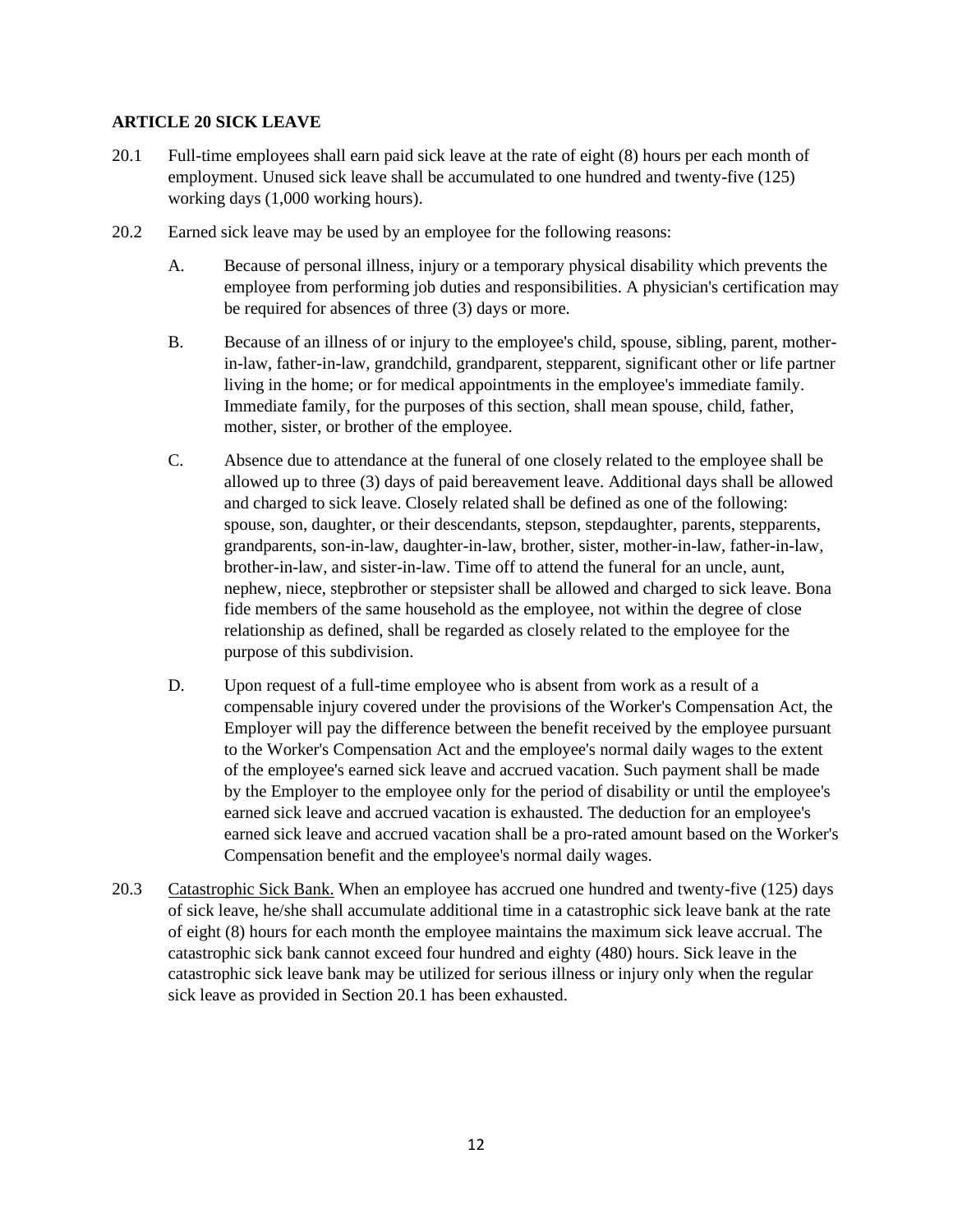#### **ARTICLE 21 CHILDBEARING AND CHILD REARING**

A leave of absence without pay shall be granted to an employee for the purpose of childbearing and/or child rearing on the following conditions:

- A. An employee shall be entitled upon request to a leave of absence, not to exceed one year's duration, during the period of time between conception and one (1) year after the child's birth date, when the employee is unable to perform her duties for medical causes, as determined by the employee and her physician. The employee shall notify the Employer in writing of her inability to perform her duties at least thirty (30) calendar days prior to the date on which her leave is expected to begin. Th e employee shall include with such notice a physician's statement certifying the employee's inability to perform her duties.
- B. The employee shall notify the Employer of her ability to perform her duties at least thirty (30) calendar days prior to the date she intends to return to active employment from leave. At the end of the Thirty (30) day period, the employee shall be assigned the same position which she held at the time the leave commenced or, if such position is no longer in existence, to a substantially equivalent one. These re-employment rights shall be afforded to the employee for one (1) full year from the date of the commencement of the initial leave of absence.
- C. The provisions of paragraph 20.2 A shall apply to any member of the bargaining unit who has been granted leave for the birth of a child, or for child rearing.
- D. These benefits are in addition to any benefits available under the Family Medical Leave Act.

#### **ARTICLE 22 FAMILY MEDICAL LEAVE ACT (FMLA).**

As referenced in the City Personnel Policy.

#### **ARTICLE 23 INJURY ON DUTY**

In addition to the preceding Article, an officer injured in the line of duty, covered by Worker's Compensation laws of the State of Minnesota, and eligible for Worker's Compensation pay, shall be guaranteed his/her regular pay by the Employer for forty-five (45) work days. The Employer will pay the difference between the officer's weekly pay and his/her weekly Worker's Compensation check. This provision shall not go into effect until after the provision of Article 20, Section 20.2D has been exhausted.

#### **ARTICLE 24 SEVERANCE PAY**

24.1 An employee wishing to leave service with the City in good standing shall notify his/her Department Head and shall file with the City Administrator, at least fourteen (14) days before leaving, a written resignation stating the effective date of the resignation, unless there are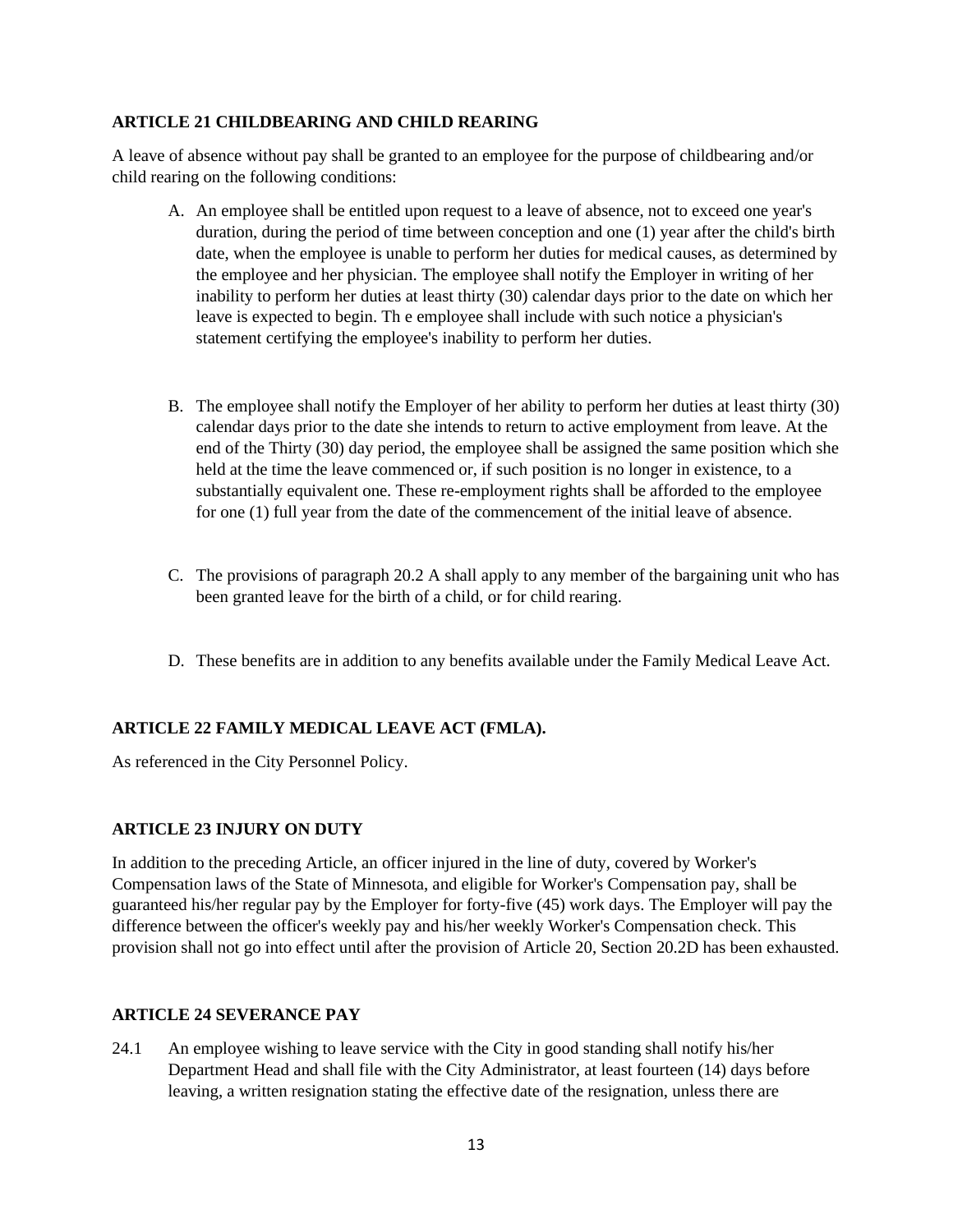circumstances beyond their control and mutually agreed upon between the Employee and Employer.

- 24.2 Any severance (vacation and compensatory) time due the Employee upon separation of City service, shall be deposited into the Employee's Post-Employment Health Care Savings Plan account. In the event of the employee's death, any severance shall be paid to the Employee's estate.
- 24.3 Employees with ten (10) years or more of service who resign will receive a cash payment equivalent to fifty percent (50%) of unused sick leave accumulated, not to exceed one hundred and twenty-five (125) days. Employees who retire will receive a cash payment equivalent to fifty percent (50%) of unused sick leave accumulated up to a maximum of one hundred and twentyfive (125) days and the remaining fifty percent (50%) to be utilized in the payment of group insurance premiums until the one hundred and twenty- five (125) day amount is exhausted. For purposes of this Article, retirement shall mean qualification for PERA benefits.

Any Cash payout owed to the Employee under Article 24.3 shall be deposited into the Employee's Post-Employment Health Care Savings Plan (HCSP)account. In the event of the employee's death, any Cash payout under this Article shall be paid to the Employee's estate.

#### **ARTICLE 25 DEFERRED COMPENSATION**

All eligible full-time employees may voluntarily participate in and elect to contribute a portion of their earnings to a City Council approved deferred compensation plan, if available and offered by the Employer. In order to participate in a deferred compensation plan offered and approved by the Employer, an employee must affirmatively elect in writing to authorize the Employer to deduct from the employee's paycheck a portion of the employee's gross earnings and direct the same to an Employer offered and approved deferred compensation plan.

#### **ARTICLE 26 POST-EMPLOYMENT HEALTH CARE SAVINGS PLAN**

- 26.1 Effective January 1, 2020, the Employer will establish a Post-Employment Health Care Savings Plan (HCSP) account for each employee through the MN State Retirement System (MSRS).
- 26.2 Effective January 1, 2021, each Employee shall contribute 2.5% of their gross wages into their Post-Employment Health Care Savings Plan (HCSP) account. Each year, an Employee's hourly wage shall be multiplied by 2080 hours, then multiplied by 2.5%, then divided by 26 pay periods to determine the gross amount deposited into their Post-Employment Health Care Savings Plan (HCSP) account each pay period.

#### **ARTICLE 27 COMPLETE AGREEMENT AND WAIVER OF BARGAINING**

- 27.1 This Agreement shall represent the complete Agreement between the Union and the Employer.
- 27.2 The parties acknowledge that during the negotiations which resulted in this Agreement each had the unlimited right and opportunity to make requests and proposals with respect to any subject or matter not removed by law from the area of collective bargaining, and that the complete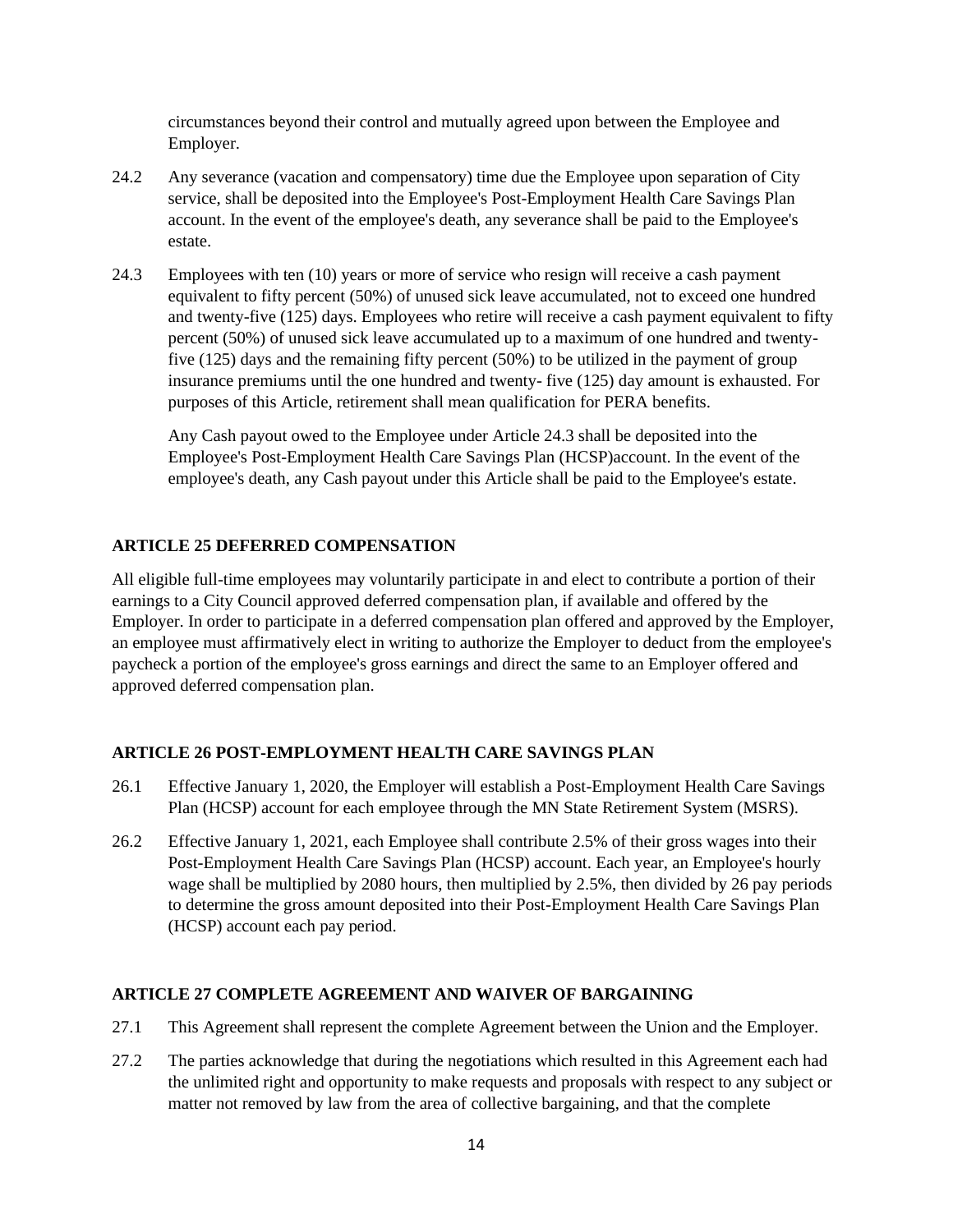understandings and agreements arrived at by the patties under the exercise of that right and opportunity are set forth in this Agreement.

#### **ARTICLE 28 DURATION**

This Agreement shall be effective as of January1, 2022 and shall remain in full force and effect until the 31st day of December 2022.

IN WITNESS WHEREOF, the parties hereto have executed this Agreement the respective date and year written below.

**CITY OF PARK RAPIDS** 

#### **LAW ENFORCEMENT LABOR SERVICES,** INC,

**LOCAL NO, 488** 

**Mayor** 

Jim Roberts, Business Agent

annsta

**City Clerk** 

Union Steward

 $4.21.22$ 

**Date** 

**Date**